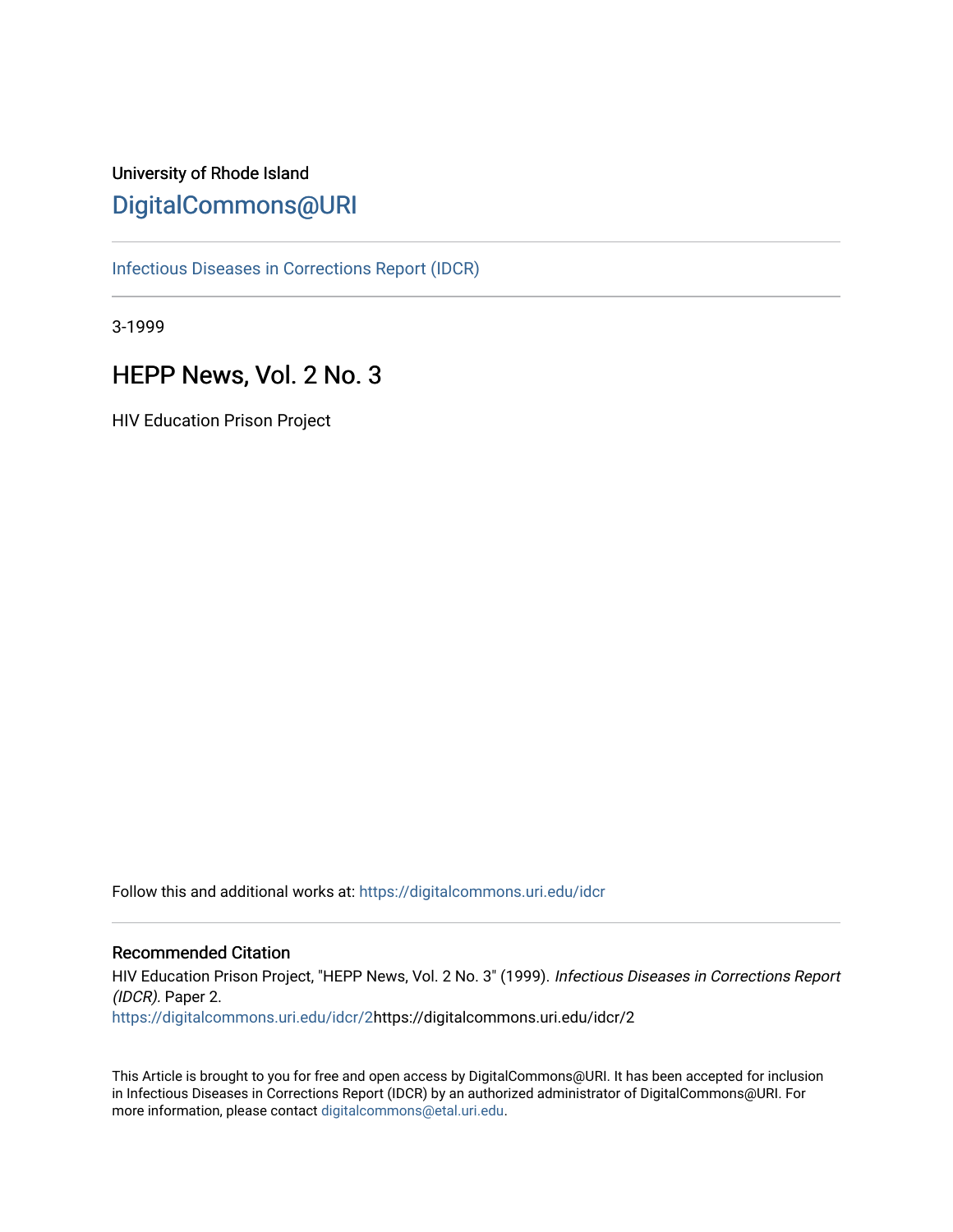*HEPP News is sponsored by the Brown University School of Medicine Office of Continuing Medical Education and the Brown University AIDS Program*





March 1999 • Volume 2, Issue 3

Brown University School of Medicine Providence, RI 02912 tel: 401.863.2180 • fax: 401.863.2660

# About Hep p

problem solving, evolved out of ongoing discussions among HIV specialists based at the Brown University AIDS Program about the need for HIV updates designed for practitioners in the correctional setting. The board of editors includes national and regional correctional professionals, selected on the basis of their experience with HIV care in the correctional environment and their familiarity with current HIV treatment. HEPP News targets correctional administrators and HIV/AIDS care providers including physicians, nurses, outreach workers and case managers. Published monthly and distributed by fax, HEPP News provides up-to-the-moment information on HIV treatment, efficient approaches to administering such treatments in the correctional environment, national and international news related to HIV in prisons and jails, and correctional trends that impact HIV treatment. Continuing Medical Education credits are provided by the Brown University Office of Continuing Medical Education to physicians who accurately respond to the questions on the last page of the newsletter; please see last page for details.

The editorial board and contributors to HEPP News are well aware of the critical role prisons and jails play in the treatment and prevention of HIV. The goal of HEPP News is to provide reports of effective and cost-conscious HIV care that can truly be implemented within the correctional environment. We hope this newsletter achieves that goal.

**E D I T O R S Anne S. De Groot, M.D.** *Director, TB/HIV Research Lab, Brown University School of Medicine* **Frederick L. Altice, M.D.** *Director, HIV in Prisons Program, Yale University AIDS Program*

#### **Faculty Disclosure**

In accordance with the Accreditation Council for Continuing Medical Education Standards for Commercial Support, the faculty for this activity have been asked to complete Conflict of Interest Disclosure forms. Disclosures are listed beneath the authors' names.

*Hepp News is supported by an unrestricted educational grant from Agouron Pharmaceuticals and we gratefully acknowledge their support.*

# Double Trouble:  $\frac{12.533411110p}{145}$  TB and HIV in the Correctional Setting

### Jane E. Carter M.D.

*Clinical Assistant Professor of Medicine, Brown University Department of Biology Medicine Director, Rhode Island State TB Clinic, Roger Williams Hospital, Providence, RI Consultant: Department of Health of Rhode Island*

The incidence of tuberculosis (TB) is three times higher inside correctional settings than outside, making mastery of TB treatment guidelines a "must" for correctional HIV professionals. Updated guidelines highlighting new regimens and clinical practices for the treatment of tuberculosis (TB) and human immunodeficiency virus (HIV) co-infected individuals were just published (CDC, 1998). The guidelines re- emphasize previously well-recognized principles of TB treatment, and extend these concepts to TB in the context of HIV co-infection. The following article will review these recent developments and provide insight into the complex issues surrounding the care of TB and HIV infected individuals in the correctional setting.

#### **• Effect of TB/HIV Co-Infection**

Initial studies of TB and HIV concentrated on the impact of HIV on the natural progression of TB. HIV infected individuals appear to be more likely to be infected with TB if exposed, compared to non-HIV infected individuals. Once infected, the natural history of TB progression from infection to disease and death may be telescoped into a matter of weeks in the HIV infected individual.

More recent studies have revealed that the impact of TB on the progression of HIV may be just as devastating. The host immune response to Mycobacterium tuberculosis (Mtb), the causative agent of TB, appears to increase HIV replication, both systemically and locally. In some patients with active TB, plasma HIV RNA levels (viral load) rise substantially before TB is diagnosed and viral loads fall with TB treatment alone (Havlir, Barnes, 1998). These facts serve therefore to underscore the absolute importance of prevention, early recognition and effective treatment of both TB and HIV in the correctional setting.

#### **• Treatment of TB and HIV**

Decisions regarding treatment of active tuberculosis are constrained by the choice of HIV treatment regimen (see Table 1, page 3, for a detailed summary of treatment regimens for TB/HIV co-infected patients). Therefore, the HIV infection status of the patient should be ascertained prior to initiation of TB prophylaxis or early in the treatment of active disease.

Two new classes of drugs, the non-nucleoside reverse transcriptase inhibitors (NNRTI's) and protease inhibitors (PI's), are known to interact with rifampin, one of the drug cornerstones of TB treatment. Rifampin, a potent inducer of the cytochrome P450 system, reduces the levels of PI's and NNRTI's in the plasma; reduction in plasma levels of these drugs to less than therapeutic levels may lead to the development of resistant mutations of the HIV virus. Furthermore, NNRTI's and PI's may impair the clearance of rifampin, thereby predisposing the patient to drug side effects.

One of the new CDC recommendations is to use rifabutin to replace rifampin in TB treatment regimens when patients are on NNRTI's and PI's. Because of the possibility that a rifabutin-containing regimen may reduce the long-term efficacy of the TB treatment regimen, it is now recommended that a four-drug regimen, including rifabutin, be used to treat TB for the first 2 months, even if drug susceptibility is demonstrated.

If the HIV infected patient is already on PI's or NNRTI's, interruption of the HIV treatment regimen is not recommended; modification of the

### *continued on page 3*

| What s Inside |
|---------------|
|               |
|               |
|               |
|               |
|               |
|               |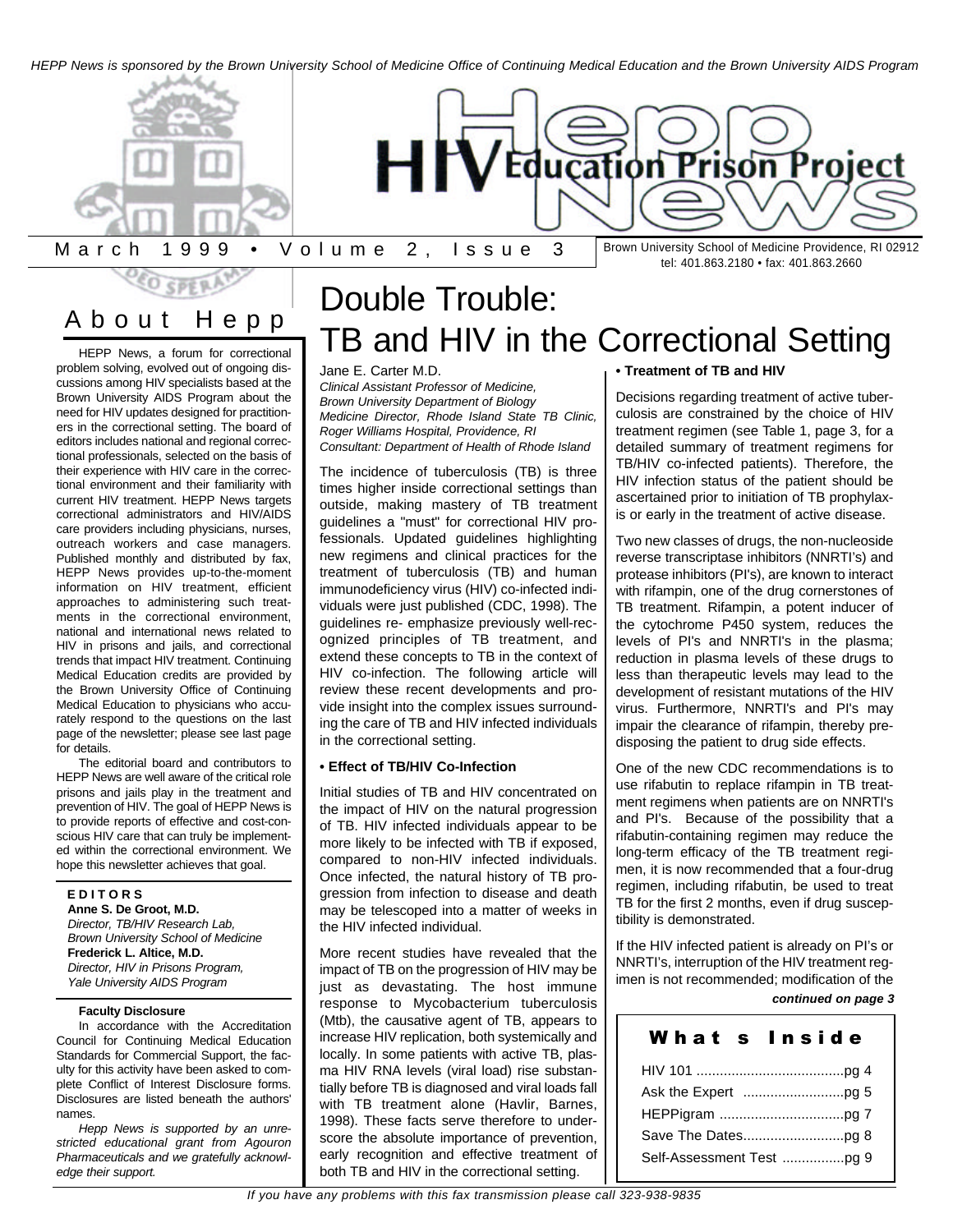# ETTER FROM THE EDITOR

#### Greetings colleagues,

March winds bring hope for Spring, fresh air, and sunshine -- all balms for the human spirit. Once upon a time, not too long ago, fresh air and sunshine were the only available balms for tuberculosis, the disease then known as consumption. The good news is that treatment of tuberculosis (TB) has come a long way since patients were bundled in blankets and put out to sun at a sanitarium in the snowy hinterlands of this nation. The bad news is that TB has not disappeared along with the TB "sans," even though much more effective treatment is now available. TB, like its fellow traveler HIV, is a disease affecting marginalized populations. Lack of access to TB prevention and treatment is the main reason why TB still ferments among impoverished subpopulations of Manila, New Delhi, Johannesburg and among the denizens of our jail and prison systems.

Correctional populations are disproportionately affected by this silent plague. In the early 1990's, the New York correctional system witnessed a resurgence of TB of the multi-drug resistant variety (MDR TB) that had a tremendous impact on patients, health care providers and members of security staff (see MMWR 1992 Jul 17; 41(28): 507-9). Active intervention by the New York State correctional system in partnership with the Centers for Disease Control (CDC) and the New York Department of Health brought the epidemic of MDR TB under control.

Yet TB, like the mythical hydra, is a difficult beast to tame. This past month the CDC published a report on TB outbreaks in two California prisons (MMWR, 1998; 48(04):79-82; http://www.cdc.gov/epo/mmwr/mmwr.html). This report served to document, once again, the many problems associated with the diagnosis, treatment, and prevention of TB among HIV infected patients in the correctional setting. The index case patient at Prison A was HIV infected and anergic to TB skin testing and control skin tests on entry to the prison setting. Even though the patient had no symptoms, the TB screening protocol at Prison A called for three procedures to rule out TB: the PPD skin test, a chest x ray and sputum analysis. These procedures might have been considered excessive, had the patient not been incarcerated. Skin testing frequently fails to identify TB disease among incarcerated persons (Bellin, 1993) and chest x rays may fail to demonstrate abnormalities in patients who have both HIV and TB disease (Havlir 1999).

Even though these excellent screening policies were in place, Prison A failed to recognize TB in this patient when it developed later on during his incarceration. The patient was treated for pneumonia with antibiotics before TB was finally diagnosed and he was placed in respiratory isolation. A second patient, at Prison B, received similar treatment for "pneumonia" before TB was finally diagnosed and he was placed in respiratory isolation. In both cases the diagnosis of TB was delayed until appropriate sputum specimens were sent. As a result, 20 contacts converted their TB (PPD) skin test, and nine additional contacts developed active tuberculosis.

In both cases, transmission of TB occurred because of a failure to "Think TB," to paraphrase the CDC dictum. In short, any HIV infected patient who has respiratory symptoms should undergo a chest x ray and screening for TB, regardless of whether prior screenings failed to find TB. A negative chest x ray does not exclude TB in an HIV infected patient who has other TB symptoms, such as fever and weight loss, and other discernible cause of fever.

I would like to call attention, while we are on the topic of TB, to a paradoxical phenomenon: the worsening of TB or the emergence of TB following the initiation of antiretroviral therapy in AIDS patients. This subject was reviewed in the American Journal of Critical Care and Respiratory Medicine (Narita M. et.al. Paradoxical worsening of tuberculosis following antiretroviral therapy in patients with AIDS. Am J Repir Crit Care Med 1998; 158:157-61.) and I have seen or heard of at least three patients with clinical courses fitting this description in the past year. The syndrome is characterized by clinical deterioration, increased adenopathy, development of "miliary" pulmonary infiltrates, effusions, and so on, soon after the initiation of HAART. The role of steroids in the treatment of these paradoxical exacerbations of TB symptoms remains to be determined. Be on the look out for this unusual manifestation of TB in the era of HAART!

TB in the setting of HIV infection is the topic of the lead article in HEPP News this month. The author, Jane Carter M.D., is the Director of the Rhode Island TB clinic and also participates in the care of TB-infected patients at a Federal correctional facility located in Rhode Island. TB prevention may be facilitated by this month's HEPPigram, which addresses helpful criteria for respiratory isolation in corrections. HIV 101 provides information on current treatment dosages and common side effects associated with TB medications. HIV providers reviewing the contents of this issue should be able to describe TB medications that cannot be used with protease inhibitors, name several possible approaches to treatment of TB in patients with HIV infection and list protocols for isolation of patients with suspected TB.

Next month we will bring you a full update from the 6th Conference on Retroviruses and Opportunistic Infections in Chicago. In the meantime, please take the time to write to us and let us know if our content and focus work for you! Thanks for joining us for this special issue on TB.

Sincerely, Anne S. De Groot M.D.

#### **HEPP News** is published twelve times a year by the Brown University AIDS Program Box G-H105 • Providence RI 02912 *tel:* 401.863.1725 • *fax:* 401.863.1772 • *e-mail:* brunap@brown.edu

#### **Senior Advisory Board**

Joe Bick, M.D. *California Dept. of Corrections* Roderic D. Gottula, M.D. *Society for Correctional Physicians* Theodore M. Hammett, Ph.D. *Abt Associates* Ned E. Heltzer, R.Ph., M.S. *Prison Health Services, Inc.* David Thomas, J.D., M.D. *Florida Dept of Corrections*

## **Managers**

Dennis Thomas *HIV Education Prison Project* Michelle Gaseau *The Corrections Connection* **Layout**  Mary Sheehan *The Corrections Connection* **Editorial Associates** Sarah Leibel Betsy Stubblefield *HIV Education Prison Project* Ashley Ammon *The Corrections Connection*

#### **Associate Editors**

Timothy P. Flanigan, M.D. *Brown University School of Medicine* David P. Paar, M.D. *University of Texas Medical Branch* Anne C. Spaulding, M.D. *Brown University School of Medicine* David A. Wohl, M.D. *University of North Carolina* Betty Rider, M.A., M.S. *North Carolina Division of Prisons* Steve Szebenyi, M.D. *Albany Medical College*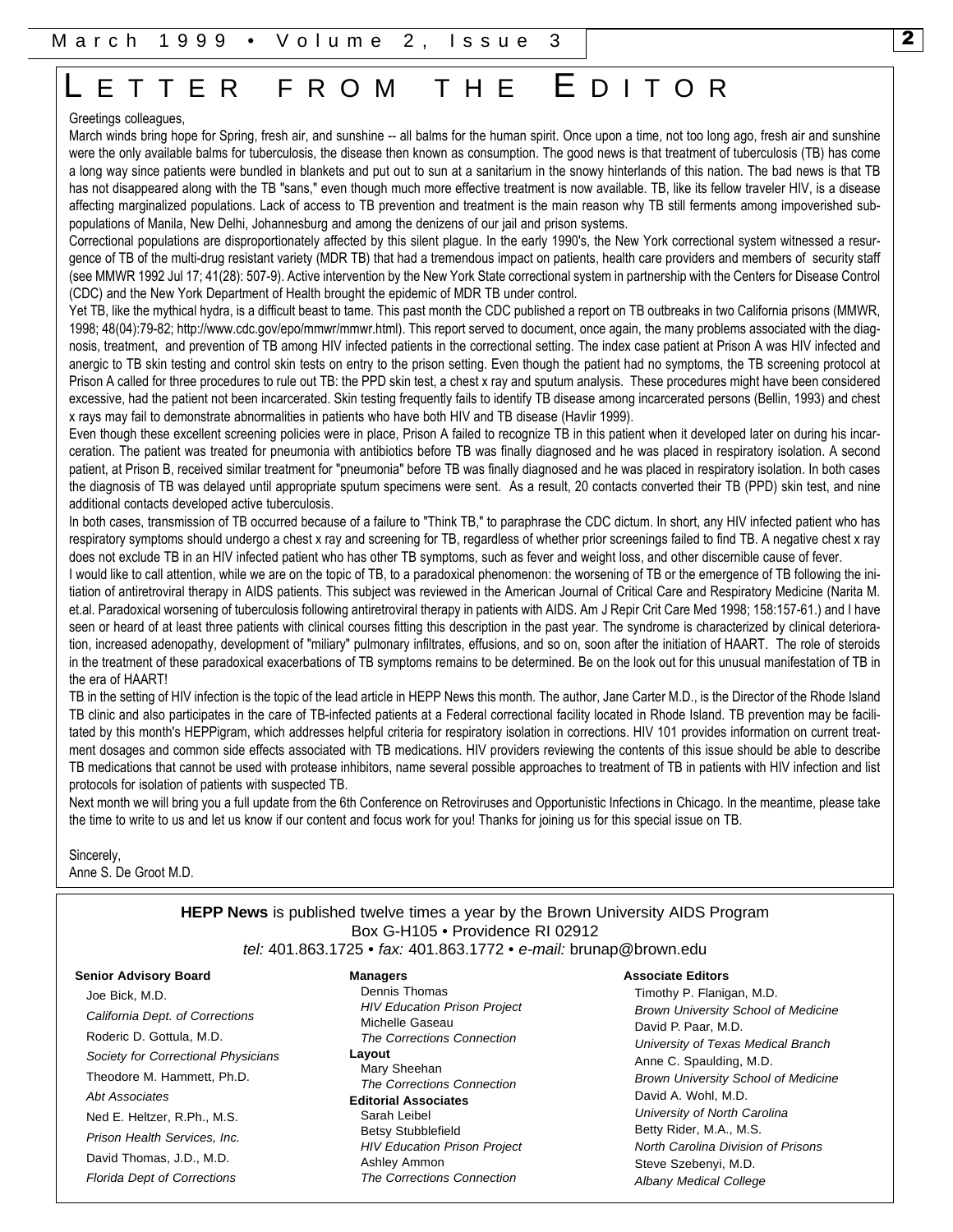## *Double Trouble: TB and HIV in the Correctional Setting*

#### *continued from page 1*

TB treatment to allow for the use of the PIs and NNRTIs is preferred. However, if the diagnoses of TB and HIV are made simultaneously, the relative risks of simultaneous initiation of therapy for both diseases versus the treatment of TB first must be considered on a case-by-case basis. Three options are available: (1) TB can be treated alone for at least 2 months with subsequent modification of the standard TB regimen (see Table 1); (2) TB can be treated for 6 months with subsequent initiation of HIV therapy; (3) Simultaneous HIV and TB treatment may be initiated with rifabutin, substituting rifampin if PI's or NNRTI's are used for HIV therapy. By implication, the clinician must assess whether it is appropriate to delay treatment of HIV infection in favor of treating TB disease. Delaying treatment of active TB disease, in favor of treating HIV first, is not a clinical option.

#### **• Nonadherence to TB Treatment**

Adherence to TB therapy has been empha-

sized for years as the most important principle in the treatment of TB disease. Concomitant treatment of TB and HIV requires meticulous adherence to both sets of drugs. The patient must be taught that each of the drugs has an effect on the other. For example, if the patient becomes nonadherent with the HIV medications, the serum rifabutin level will fall and may place the patient at risk for the development of drug resistant TB. Nonadherence in this scenario may lead not only to resistant TB, but also to resistant HIV. It does, therefore, entail a double risk.

#### **• Treatment of Multi-Drug Resistant TB**

Treatment of drug resistant forms of TB in the setting of HIV is not discussed in-depth here because it is complex and requires individualization. Identifying MDRTB by doing appropriate cultures is an important first step. Correctional HIV providers should send appropriate clinical specimens from every suspected or active TB case to competent microbiology laboratories for culture and sensitivity testing. Should correctional providers identify a case of MDRTB, they should take the opportunity to obtain consultation with their state TB control officers and to confer with physicians experienced in the management of drug resistant TB.

#### **• Directly Observed Therapy**

Directly observed therapy (DOT) is accepted as the standard mechanism for ensuring adherence both inside and outside of the correctional setting and is recommended by the World Health Organization (WHO). The use of fixed dose combination pills is an additional option, which may eliminate the patient's ability to selectively uncouple drug regimens. Unfortunately, fixed dose combinations are not available for all drug combinations and no fixed dose combination is available that includes rifabutin. Because it is feasible in the correctional setting, DOT for all TB regimens (including prophylaxis) is already the standard of care.

*continued on page 4*

| Table 1- Treatment Options for fully susceptible TB Disease in the setting of HIV infection. See |  |
|--------------------------------------------------------------------------------------------------|--|
| HIV 101 in this newsletter for dosages.                                                          |  |
| 6 month DED hasod therany (may be prolonged to 0 months)                                         |  |

| o mondi ni B wabba dhorapy (may wo profenged to o mondio)         |                                     |                             |  |  |  |  |  |  |
|-------------------------------------------------------------------|-------------------------------------|-----------------------------|--|--|--|--|--|--|
| <b>INDUCTION PHASE</b>                                            | <b>CONTINUATION PHASE</b>           | COMMENTS                    |  |  |  |  |  |  |
| Regimen A daily for 8 weeks                                       | Regimen B daily for 18 weeks        | RFB should not              |  |  |  |  |  |  |
| or                                                                |                                     | be used with                |  |  |  |  |  |  |
| Regimen A daily for 2 weeks then 2-3 times a<br>week for 6 weeks. | Regimen B twice a week for 18 weeks | ritonavir or<br>delavirdine |  |  |  |  |  |  |
|                                                                   |                                     |                             |  |  |  |  |  |  |

| 9-month SM-based therapy (may be prolonged to 12 months)   |                                         |                                      |  |  |  |  |  |
|------------------------------------------------------------|-----------------------------------------|--------------------------------------|--|--|--|--|--|
| <b>INDUCTION PHASE</b>                                     | <b>CONTINUATION PHASE</b>               | <b>COMMENTS</b>                      |  |  |  |  |  |
| Regimen C daily for 8 weeks<br>or                          | Regimen D 2-3 times a week for 30 weeks | May be used with<br>PI's, NNRTI's or |  |  |  |  |  |
| Regimen C daily for 2 weeks then 2-3 a week<br>for 6 weeks |                                         | NRTI's                               |  |  |  |  |  |

| 6 month RIF-based therapy (may be prolonged to 9 months) |                                       |                 |  |  |  |  |  |
|----------------------------------------------------------|---------------------------------------|-----------------|--|--|--|--|--|
| <b>INDUCTION PHASE</b>                                   | <b>CONTINUATION PHASE</b>             | <b>COMMENTS</b> |  |  |  |  |  |
| Regimen E daily for 8 weeks                              | Regimen F daily for 18 weeks          | No Pl's or      |  |  |  |  |  |
| or                                                       | or                                    | NNRTI's may be  |  |  |  |  |  |
| Regimen E daily for 2 weeks then 2-3 times a             | Regimen F 2 times a week for 18 weeks | used with       |  |  |  |  |  |
| week for 6 weeks                                         | or                                    | Rifampin        |  |  |  |  |  |
| or                                                       | Regimen F 3 times a week for 18 weeks |                 |  |  |  |  |  |
| Regimen E 3 times a week for 8 weeks                     |                                       |                 |  |  |  |  |  |

INH=isoniazid; RIF=rifampin; PZA=pyrazinamide; EMB=ethambutol; SM=streptomycin; RFB=rifabutin

Regimen A: INH, RFB, PZA, EMB.

Regimen B: INH, RFB.

Regimen C: INH, SM, PZA, EMB.

Regimen D: INH, SM, PZA. If SM is not used for the recommended 9 months, EMB should be added with prolongation of therapy to 52 weeks.

Regimen E: INH, RIF, PZA, EMB or SM. PZA is continued throughout the induction phase; EMB stopped after susceptibilities tests demonstrate susceptibility to INH and RIF.

Regimen F: INH, RIF.

In the correctional setting, all intermittent regimens are carried out under DOT conditions. Prolongation of regimens occurs in patients with delayed clinical response such as positive sputum cultures after 2 months or progression of signs and symptoms of TB beyond 2 months.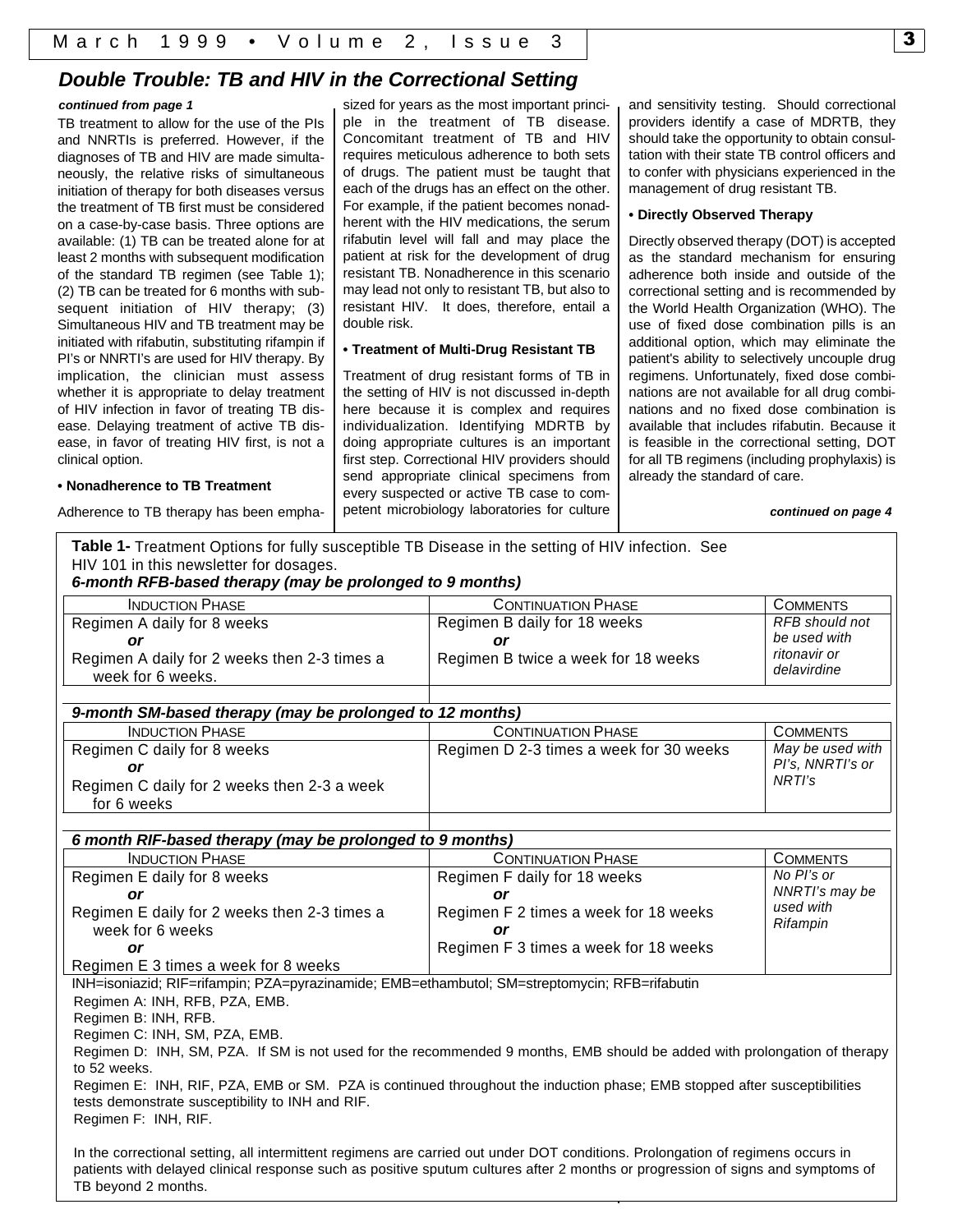## *Double Trouble: TB and HIV in the Correctional Setting*

## *continued from page 3*

#### **• Treatment of TB Infection (TB Prophylaxis)**

Obviously it is much easier and safer to treat TB in its latent form than in its active form. Therefore, screening for TB infection is an important part of the annual health care evaluation of the HIV infected individual. A PPD (TB skin test) of greater than 5 mm in duration is considered to be an indication of TB infection in HIV infected individuals: 10 mm is the cutoff for incarcerated patients who are not HIV seropositive. Clearly, the HIV risk status of the patient should be assessed and HIV testing should be advised if appropriate, as HIVinfection status affects the interpretation of the TB skin test. Careful clinical history documentation may sometimes reveal a history suggestive of TB exposure, which would hold as much or greater weight in the decision to initiate therapy for TB infection as would a positive PPD. In fact, the most important requirement before initiating therapy for latent tuberculosis is a careful history and physical combined with appropriate radiographic screening to rule out active TB.

There are three options for the treatment of TB infection in the HIV infected individual. Note that the following regimens incorporate some new concepts in TB treatment. All of the following regimens should be provided via DOT in the correctional setting:

1) 9 months of isoniazid (INH). (270 daily doses over 9 months continuously or over 12 months, if interruptions occur, vs at least 76 doses of twice weekly doses over 9 months continuously or 12 months with interruptions.)

2) 2 months of rifampin (RIF) and pyrazinamide (PZA) administered daily. (60 doses over 2 months continuously or 3 months with interruptions.) Missed doses and/or intermittent therapy with rifampin and pyrazinamide, even under DOT conditions, is not an option.

an option for patients on NNRTI's or PI's. This regimen has no clinical trial experience but is based on expert opinion. (Same dose count as option #2.)

Individuals who complete an adequate course of therapy (whether for TB infection or TB disease) require no specific follow-up screening care unless they have symptoms of active TB or are subsequently re-exposed to an individual with infectious TB. The problem here is how to ensure adequacy of therapy whenever DOT is not utilized.

Correctional HIV providers need to take advantage of their DOT option for these regimens. It is important to develop methods of confirming DOT: you may wish to ask the medline staff to keep a separate record of DOT treatment for TB, and to notify you if more than one dose is missed in a given period. Even if medline keeps track of a patient's adherence to TB medications, you may wish to keep your own records; a standard calendar can serve as a DOT flow sheet. While DOT may be facilitated by the correctional environment, continuity of care of a TB/HIV co-infected patient may be challenged by transfers between correctional facilities and treatment in the community setting.

The issues raised in this article serve to underscore the importance of close communication between service providers should a patient's TB and HIV regimens be administered by different physicians within the correctional and community settings.

#### References:

1. CDC. Prevention and treatment of Tuberculosis among individuals infected with Human Immundeficiency Virus: Principles of therapy and revised recommendations. MMWR 1998: 47 (No. RR-20).

2. Havlir, DV, Barnes, PF. Tuberculosis in patients with Human Immunodeficiency Virus

3) 2 months of rifabutin and pyrazinamide administered daily may be infection. NEJM, 1998; 340 (5): 367-373.

**NOL AIH** 

## **Standard Treatment Guidelines for Tuberculosis Disease**

This chart provides a framework for the treatment of patients with TB disease. It is strongly recommended that TB treatment be undertaken in consultation with a physician who is experienced with TB management. Adapted from the National Tuberculosis Center pocket card. For more information, contact the National Tuberculosis Center at the New Jersey Medical School: Tel: 973.972.3270. Fax: 973.972.3268. Website: http://www.umdnj.edu/ntbc. TB Infoline: 1-800-4TB-DOCS

| Drug                                 | <b>Daily Dose</b>     | 2x weekly<br>dose                | 3x weekly<br>dose                                      | Side Effects/Toxicities*                                                                                                                                  |
|--------------------------------------|-----------------------|----------------------------------|--------------------------------------------------------|-----------------------------------------------------------------------------------------------------------------------------------------------------------|
| <b>Isoniazid (INH):</b><br><b>PO</b> | 5 mg/kg<br>(300mg)    | 15 mg/kg<br>(900 <sub>ma</sub> ) | 15 mg/kg<br>(900 <sub>ma</sub> )                       | -hepatic enzyme elevation<br>-hepatitis<br>-peripheral neuropathy<br>-CNS effects                                                                         |
| <b>Rifampin (RIF):</b><br>PO or IV   | $10$ mg/kg<br>(600mg) | $10$ mg/kg<br>(600mg)            | $10 \frac{\text{mg}}{\text{kg}}$<br>$(600 \text{ mg})$ | -orange discoloration of secretions and<br>urine (occurs in all patients)<br>-GI upset<br>-hepatitis<br>-bleeding problems<br>-flu-like symptoms<br>-rash |
| Pyrazinamide<br>(PZA): PO            | 15-25 mg/kg<br>(2gm)  | 50-70 mg/kg<br>(4gm)             | 50-70 mg/kg<br>(3gm)                                   | -GI upset<br>-hepatitis<br>-hyperuricemia<br>-arthralgias<br>-rash                                                                                        |
| Ethambutol<br>(EMB): PO              | 15-25 mg/kg           | 50 mg/kg                         | 25-30 mg/kg                                            | -optic neuritis (decreased red-green<br>color discrimination, decreased visual<br>acuity)                                                                 |
| <b>Streptomycin</b><br>(SM): IM      | 15 mg/kg<br>(1 gm)    | 15 mg/kg<br>(1 gm)               | 15 mg/kg<br>(1 gm)                                     | -Ototoxicity (hearing loss, vestibular<br>dysfunction)<br>-renal toxicity                                                                                 |

First line therapies are listed; parenthesis indicate the maximum dosage.

\*Not all side effects and toxicities are listed. Check package insert or the Physician's Desk Reference for more complete information. **Note:** 

• If primary INH resistance is greater than 4% in the community, all patients should initially be started on a 4-drug regimen (INH, RIF, PZA, EMB or SM).

• Never add a single drug to a failing regimen or one that failed in the past.

• PZA and SM are contraindicated in pregnancy.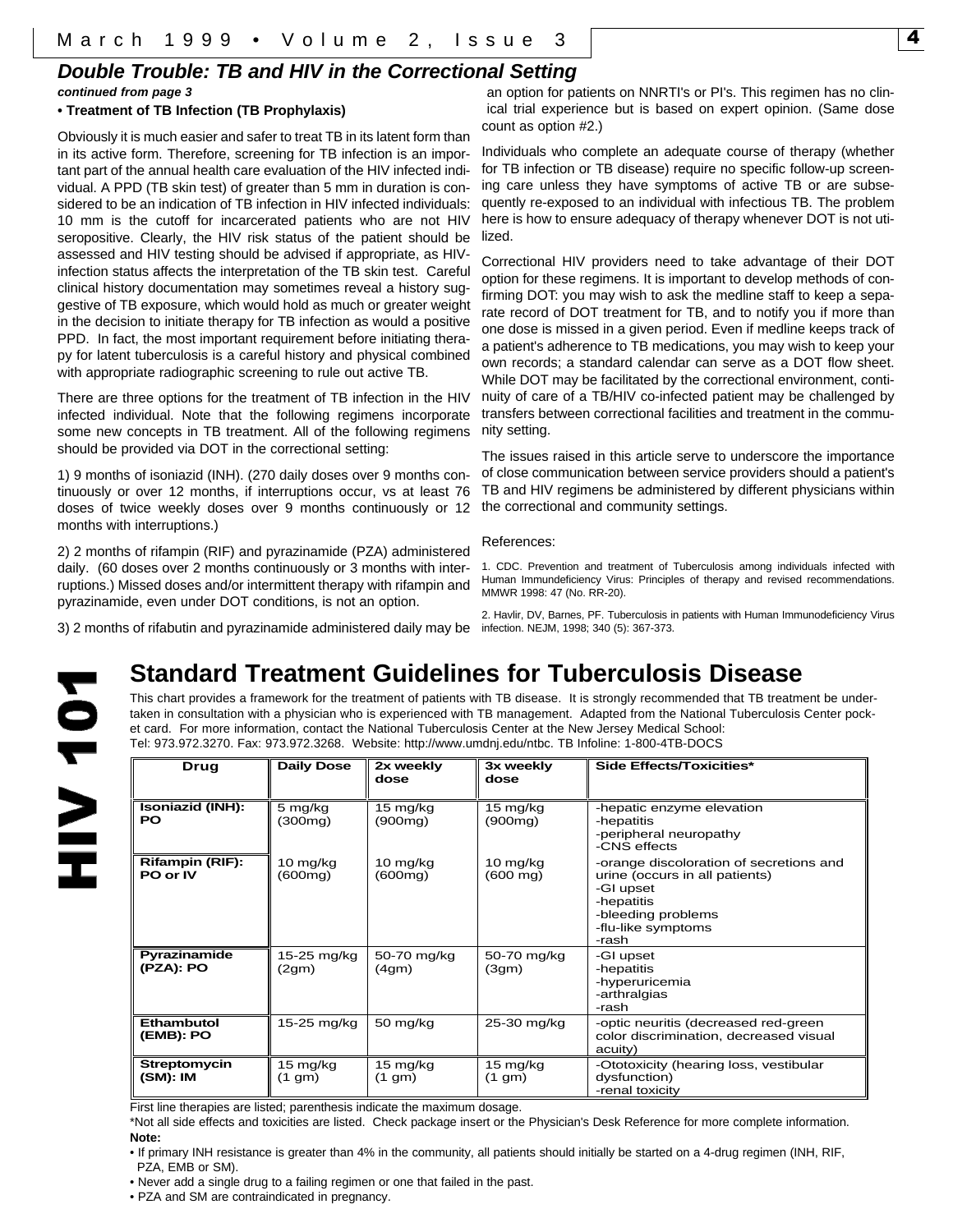## **Ask The Exper t**

A 45 year old man has a positive PPD skin test (>10mm) on routine TB testing in prison. Upon admission to jail, he also tested positive and was started on INH. He was intermittently adherent despite DOPT, and after four weeks on treatment he reported that he developed nausea, vomiting and yellow skin on the medication. He was told "not to take it again" but was not started on different medication. He is now transferred to your prison. He is HIV seropositive, has a CD4 T cell count of 250, a viral load of 65,000 and he's been on combivir (AZT/3TC combination) without the addition of a third drug for the past year. He has a smoker's cough, but no fever and no night sweats.

## **What Would You Do?**

#### Renee Ridzon, MD

*Medical Officer, Surveillance and Epidemiology Division of Tuberculosis Elimination, Centers for Disease Control and Prevention, Atlanta, GA.* The patient who is at increased risk of reactivation of Mycobacterium tuberculosis infection because of his infection with HIV is a high priority candidate for preventive therapy, and an attempt should be made to provide an effective course of therapy to treat his latent infection. This man's history underscores the need for documentation of the positive tuberculin skin test result and toxicity to isoniazid. There should be an attempt to obtain medical records from the time of the described episode of nausea, vomiting and jaundice. My work up would certainly include a look for infectious agents, such as Hepatitis B virus or Hepatitis C virus, which may have contributed to or been responsible for the patient's symptoms of nausea, vomiting and jaundice. Before preventive therapy is started, I would perform a symptom check and a chest x ray to confirm that there is no active disease. This is especially important in this patient since he reports having a cough.

There are a few options for preventive therapy for tuberculosis. Regimens of isoniazid for nine months either as daily or twice weekly therapy or short course preventive therapy of rifampin or rifabutin plus pyrazinamide have been recommended by CDC for patients with HIV infection. Studies have demonstrated that short course preventive therapy of two months of daily rifampin and pyrazinamide is as effective in preventing tuberculosis disease in HIV infected persons as isoniazid preventive therapy. All persons receiving preventive therapy, even those without a prior history of therapy and/or untoward effects, should receive at least a monthly clinical evaluation for medication side effects.

One option I would consider for this inmate would be a careful rechallenge with isoniazid with monitoring, especially during the first several days of therapy, of hepatic enzymes and symptoms. If given twice weekly, isoniazid must be given in a directly observed manner. Preventive therapy with pyrazinamide and rifampin for two months is another option and may be preferable, especially if there is documentation of significant hepatoxicity with prior isoniazid treatment.

This patient' s antiretrovial therapy of 3TC and AZT is inadequate. Consideration should be given to starting him on a regimen of highly active antiretroviral therapy (HAART) which usually contains a protease-inhibitor. There are significant drug interactions between rifamycins, specifically rifampin, and the protease inhibitors and some non-nucleoside reverse transcriptase inhibitors. If I were to treat the patient with short course preventive therapy, I would handle the antiretroviral regimen in one of two ways. Start of HAART could be delayed for two months until the short course preventive therapy is completed. Alternatively, HAART could be started and a modified short course regimen would be used with pyrazinamide and substitution of rifabutin for rifampin. Use of rifabutin is contraindicated with ritonavir, hardgel saquinavir and delavirdine and data on the use of rifabutin with soft-gel saquinavir, aprenavir, efavirenz and nevirapine is limited. When rifabutin is used in combination with indinavir, the dose of indinavir should be increased to 1200 mg every eight hours and the dose of rifabutin should be reduced to 150 mg daily. In this patient with a history of nonadherence to therapy, preventive therapy should be delivered in an observed manner.

#### Reference:

1. CDC. Prevention and treatment of tuberculosis among patients infected with human immunodeficiency virus: principles of therapy and revised recommendations. MMWR 1998:47 (RR-20).

## Resource s

TELEPHONE NUMBERS: **PEP Registry:** 888.737.4448 **National Clinicians' PEP Hotline:** 888.448.4911 **National TB Center at the NJ Medical School:** 973.972.3270 **TB Infoline:** 800.4TB.DOCS **National HIV Telephone Consultation Service:** 800.933.3413 **CDC National AIDS Hotline** (24 hours): 800.342.AIDS **Francis J Curry National Tuberculosis Center** 415.502.4600

WEBSITES: **AIDS Treatment Data Network** http://204.179.124.69/network **The Body: An AIDS Information Resource** http://www.thebody.com **The Corrections Connection** http://www.corrections.com **Immunet and AIDS Treatment news** http://www.aids.org **International Association of Physicians in AIDS Care (IAPAC)** http://www.iapac.org **JAMA (Journal of the American Medical Association) HIV/AIDS Information Center** http://www.ama-assn.org/special/hiv **Johns Hopkins AIDS Service,** http://www.hopkins-AIDS.edu **Medscape HIV/AIDS** (formerly known as Clinical Care

Options for HIV) http://hiv.medscape.com/Home/Topics /AIDS/AIDS.html **TB WEBSITES: Francis J Curry National Tuberculosis Center** http://www.nationaltbcenter.edu **Post-Exposure Prophylaxis Network** http://epi-center.ucsf.edu/PEP/ pepnet.html **NJ Medical School National TB Center** http://www.undnj.edu/ntbc **Brown University TB/HIV Research Lab** http://www.brown.edu/Research/TB-HIV\_Lab/ **CDC TB Report** http://www.cdc.gov/epo/mmwr/mmwr. html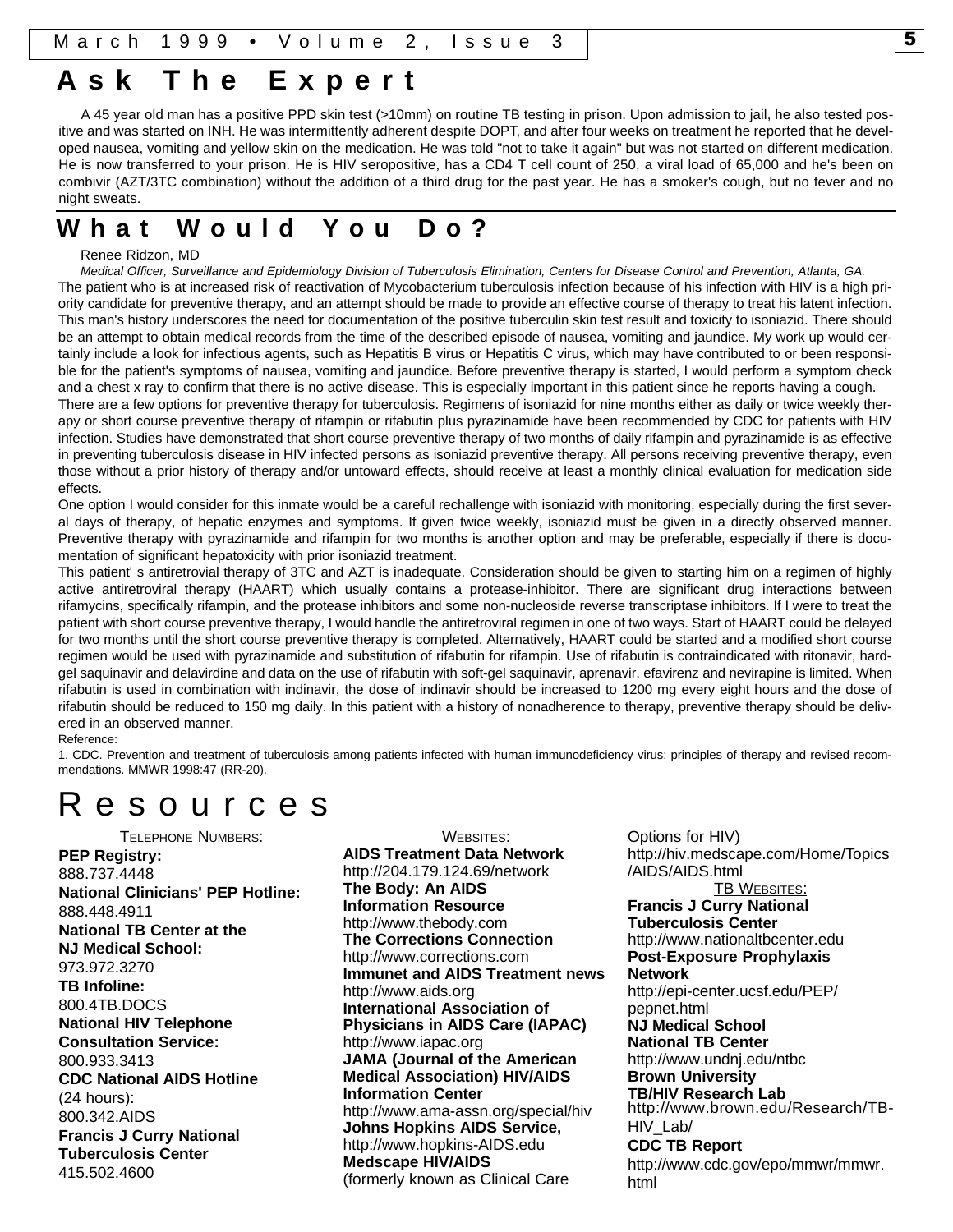# Tuberculosis in United States' Correctional Facilities

Mark N. Lobato, MD *Medical Officer, Field Services Branch, Division of TB Elimination NCHSTP, CDC*

Tuberculosis (TB) is an important public health issue in correctional facilities (1). In 1997, 729 TB cases were reported from correctional facilities, representing almost 4% of national cases reported to the Centers for Disease Control and Prevention (CDC) (2). Multiple factors account for the high rates of TB infection and disease found among the incarcerated population, primarily risk factors of the individual inmates themselves (5). Conditions associated with TB, such as poverty, drug use and HIV infection, are more common in the incarcerated population than in the general population (3). However, overcrowding in correctional facilities is an independent risk factor for the acquisition of TB infection by inmates (6). Despite widespread efforts to reduce transmission within correctional facilities, TB outbreaks within correctional facilities continue (4).

The CDC's publication in 1996 of Recommendations for the Prevention and Control of Tuberculosis in Correctional Facilities standardized measures to control TB in correctional facilities. Correctional facilities have the responsibility to assure that TB transmission does not occur in the facility by mandating screening of inmates and staff (7). When active disease is detected or suspected, potentially infectious persons should be isolated in a negative pressure room and administered adequate treatment (8). If transmission does occur, the facility should have a response plan in place to curtail ongoing transmission that may threaten staff, inmates and the community at large (9). Assessment of TB screening and prevention efforts is an integral component of TB control in correctional facilities (6).

Correctional facilities are important arenas for public health testing, treatment and prevention of TB, HIV and STDs. Another critical challenge for TB control and prevention in correctional facilities is to ensure that inmates who are receiving treatment for TB disease or infection have adequate discharge planning to improve continuity of care (10). Because almost all inmates will eventually return to the community, interventions to prevent the spread of TB in correctional facilities can make an important contribution to the elimination of tuberculosis.

References

1. Hutton MD, Cauthen GM, Bloch AB. Results of a 29-state survey of tuberculosis in nursing homes and correctional facilities. Public Health Reports 1993;108:305-314.

2. CDC, Reported tuberculosis in the United States, 1997 (Atlanta, July 1998), Table 14, p. 25.

3. Harlow CW. Profile of jail inmates 1996. Bureau of Justice Statistics, NCJ 164620. Washington D.C., April 1998.

4. Jones T. Tuberculosis in a Tennessee jail. Epidemiology Grand Rounds, CDC. August 18, 1998; Atlanta, Ga.

5. Kendig N. Tuberculosis control in prisons. IJTLD 1998;2:S57-S63.

6. MacIntyre CR, Kendig N, Kummer L, Birago S, Graham NMH. Impact of tuberculosis control measures and crowding on the incidence of tuberculosis infection in Maryland prisons. Clin Infect Dis 1997;24:1060-1067.

7. CDC. Prevention and control of tuberculosis in correctional facilities: recommendations of the Advisory Council for the Elimination of Tuberculosis. MMWR 1996;45(No. RR-8):1-27.

8. Simone PM, Puisis M. Tuberculosis screening. In: Puisis M, ed. Clinical Practice in Correctional Medicine. Mosby, St. Louis, 1998:101-108.

9. Stead WW. Undetected tuberculosis in prison. JAMA 1978;240:2544- 2547.

10. Tulsky JP, White MC, Dawson C, Hoynes TM, Goldenson J, Schecter G. Screening for tuberculosis in jail and clinical follow-up after release. Am J Public Health 1998;88:223-226.

## **Table: Prevalence of TB infection among inmates, 1997**

systems reported extremely high TB infection prevalence rates (one state or federal system and five city or county jails) accounting for<br>more than a third of the total number of cases Most systems reported a low prevalence of TB infection among inmates (21 of 51 state systems for a total of 6,515 cases). A few more than a third of the total number of cases.

| % positive skin test |           | <b>State and Federal Prison Systems</b> |        | City and County Jail Systems |               |        |  |
|----------------------|-----------|-----------------------------------------|--------|------------------------------|---------------|--------|--|
|                      | n systems | $\frac{0}{0}$                           | cases  | n systems                    | $\frac{0}{0}$ | cases  |  |
| $< 5\%$              | 21        | 41                                      | 6,515  | 12                           | 29            | 6,131  |  |
| 5-9.9%               | 3         | $6\overline{6}$                         | 7,200  | 11                           | 27            | 8,162  |  |
| 10-20%               |           | $\overline{2}$                          | 1,283  | 5                            | 12            | 16,165 |  |
| No report            | 26        | 51                                      |        | 13                           | 32            | $\sim$ |  |
| Total                | 51        | 100                                     | 14,998 | 41                           | 100           | 30,458 |  |

Source: NIJ/CDC 1997 survey: Tuberculosis in correctional facilities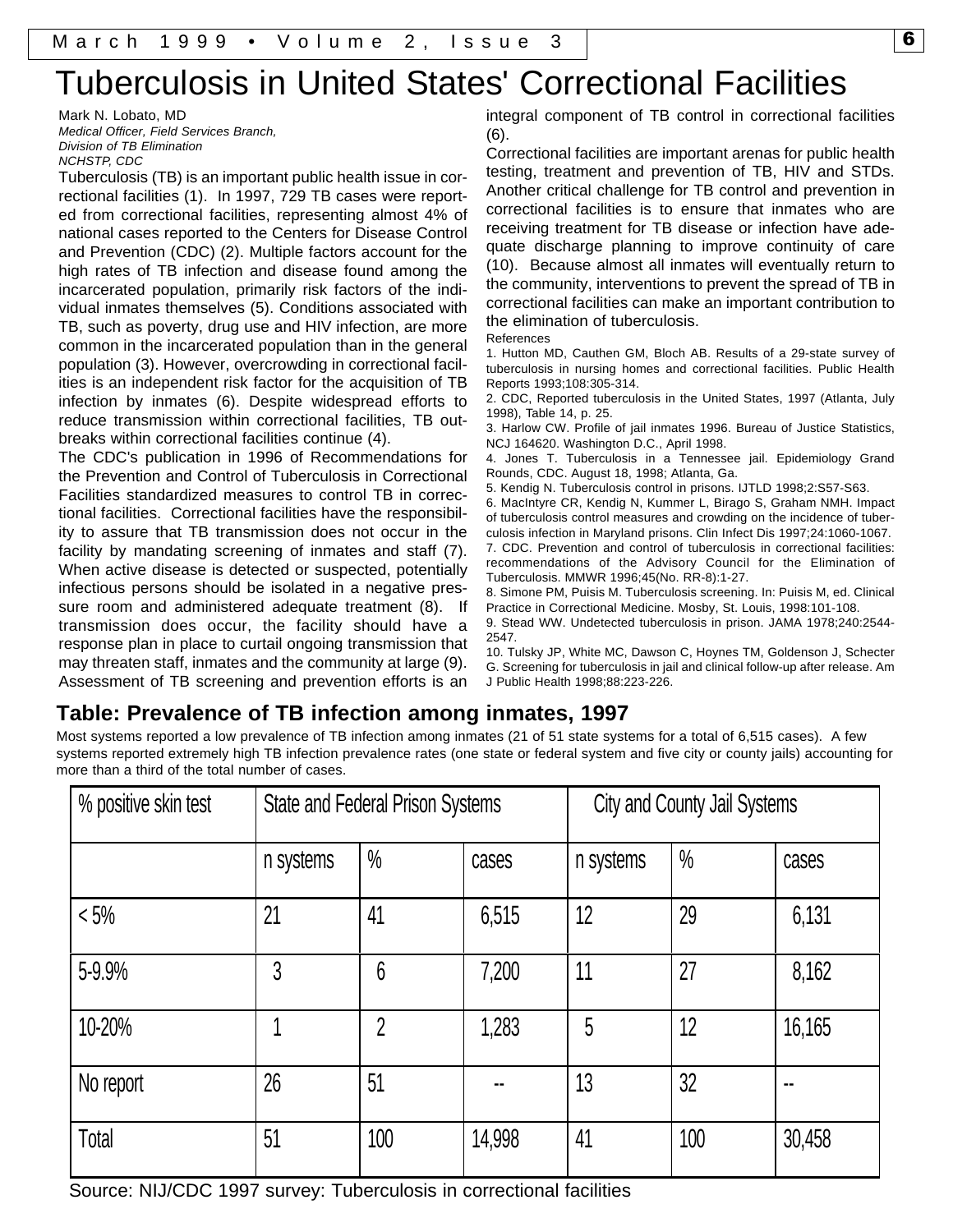# News Flash

News Flash from the 6th Conference on Retroviruses and Opportunistic Infections, January 31 to February 5, 1999. To see these abstracts in full, see the following website:

http://www.retroconference.org/99

A study conducted by Jody Rich, M.D., of the Brown University AIDS Program, and a team including Anne Spaulding, M.D., Medical Director of the Adult Correctional Institution of Rhode Island, found that HBV and HCV prevalence rates are higher than HIV prevalence rates among Rhode Island women inmates. HIV seroconversion was significantly correlated with intravenous drug use. Rich et al. concluded that the prison population represents an opportunity for the treatment and prevention of blood-borne infections (Abstract No. 478).

University AIDS Program and the Harvard Medical School, led by Ken Mayer, M.D., and including Susan Cu-Uvin, M.D., and Timothy Flanigan, M.D., found that treatment of various causes of vaginitis (including bacterial vaginosis, trichomoniasis and herpes simplex virus) lowered viral load in the vaginal secretions of 22 women. Vaginitis treatment may decrease CV in HIV RNA, but effects of treatment on genital WBC and cytokines are highly variable, reflecting the complex micro-environment of the genital tract (Abstract No. 467).

An additional study led by Susan Cu-Uvin and including the previously mentioned researchers found a significant correlation between the detection of HIV-1 RNA in the genital tract and both Peripheral Viral Load (PVL) and CD4 cell count. Women on HAART were more likely to have Cervical Viral Load (CVL) HIV-1 RNA at <400 copies/ml. Women on any retroviral therapy were more likely to have CVL HIV-1 RNA at<400 copies per ml.

Frederick Altice, M.D. et al of the Yale University AIDS Program presented a study showing that Nevirapine, a potent inducer of the P450 enzyme system, may induce metabolism of methadone and clinically precipitate opiate withdrawal in patients receiving both medications. These results have important implications for HIV therapeutics in opiate-addicted persons and emphasize the need to perform drug interaction studies in this population (Abstract No. 372).

Next month's issue will focus on a more detailed discussion of the The 6th Conference on Retroviruses and Opportunistic Infections.

A team of researchers from the Brown

# **HEPPigram**

*A feature of HEPP News providing concise solutions to correctional HIV-related problems*

| Routine Office Visit TB Isolation Guidelines* |                      |               |                 |                        |                                                                                                                                                                                                                                                                                                                                                                                                       |  |  |  |
|-----------------------------------------------|----------------------|---------------|-----------------|------------------------|-------------------------------------------------------------------------------------------------------------------------------------------------------------------------------------------------------------------------------------------------------------------------------------------------------------------------------------------------------------------------------------------------------|--|--|--|
| $\overline{\mathbf{Case}}$                    | <b>PPD</b><br>status | HIV<br>status | <b>Symptoms</b> | <b>Chest X-</b><br>ray | <b>Procedure</b>                                                                                                                                                                                                                                                                                                                                                                                      |  |  |  |
|                                               |                      |               |                 |                        | - no isolation needed                                                                                                                                                                                                                                                                                                                                                                                 |  |  |  |
| A                                             | +                    |               | no              | normal                 | - evaluate whether appropriate for TB Px                                                                                                                                                                                                                                                                                                                                                              |  |  |  |
| в                                             |                      |               | cough/fever     | normal                 | - evaluate for non-TB causes of fever<br>- rule out HIV (which may obscure x-ray findings)<br>-re-evaluate need for isolation and further evaluation<br>if in a high risk group for HIV or HIV seropositive<br>(see row D)                                                                                                                                                                            |  |  |  |
| C                                             |                      |               | cough/fever     | abnormal               | - evaluate for non-TB causes of fever<br>- consider isolation while undergoing evaluation if no<br>other obvious cause of illness<br>- send sputum, urine, blood for AFBx3 and AFB culture<br>- reasons to isolate:<br>if clinical suspicion of TB<br>if known TB contact<br>if known to be previously "partially treated" for TB<br>if cough and fever is accompanied by other TB Sx                 |  |  |  |
| D                                             |                      | +             | no              | normal                 | - no isolation needed<br>- strongly consider TB prophylaxis                                                                                                                                                                                                                                                                                                                                           |  |  |  |
| Е                                             |                      |               | cough/fever     | normal                 | - isolate (unless other causes of cough/fever are obvious):<br>this is an important "clinical judgment call". Remember to<br>"Think TB!"<br>- send specimens for AFBx3 and AFB culture<br>- reasons to strongly consider isolation:<br>if clinical suspicion of TB<br>if recentTB contact<br>if known to be previously "partially treated" for TB<br>if cough and fever is accompanied by other TB Sx |  |  |  |
| F                                             | +                    | ÷             | cough/fever     | abnormal**             | - isolate<br>- evaluate for TB among other possible causes for this<br>constellation of findings<br>- send sputum, urine, blood for AFBx3 and AFB culture<br>- consult TB treatment expert                                                                                                                                                                                                            |  |  |  |

\*This chart provides general guidelines for isolation procedures for TB control in prisons. The details, however, should be considered on a case by case basis.

\*\*Classically, TB would present with apical infiltrates. However, TB in the HIV infected individual can present in middle/lower lobe infiltrates OR nodular infiltrates; OR any location cavity, etc.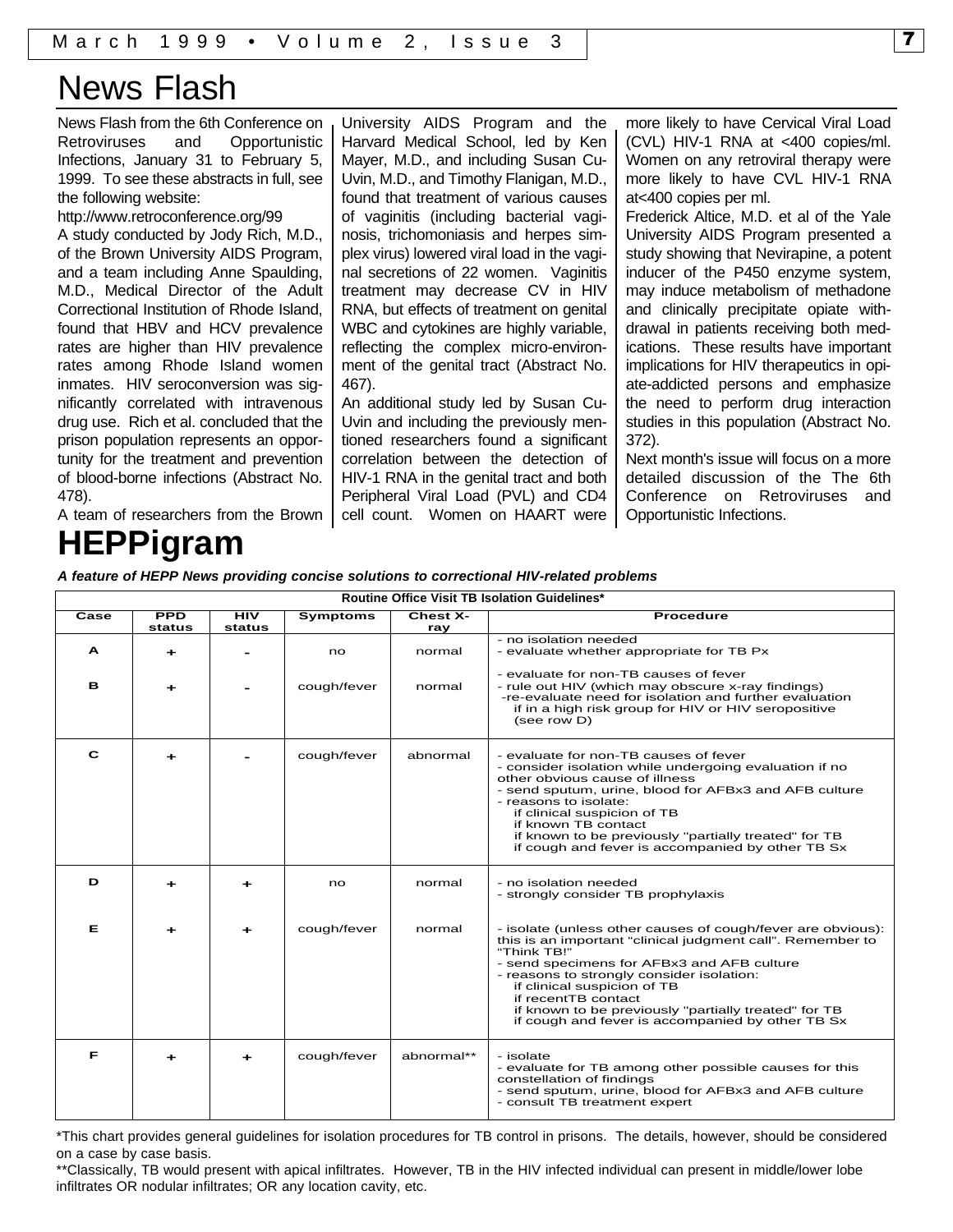**Improving the Management of HIV Disease** *March 24, 1999 New York, NY*

*April 21, 1999 Chicago, IL*

*May 8, 1999 Cleveland, OH*

Reviews the most recent developments in the field of HIV disease pathogenesis and antiretroviral management. Expert faculty will speak on timely and clinically relevant issues in the management of HIV disease. Sponsored by: International AIDS Society-USA (IASUSA)

Contact: IASUSA tel: 415.561.6725 fax: 415. 561.6740 e-mail: info@iasusa.org website: www.iasusa.org

## **11th National HIV/AIDS Update Conference:**

**Partnering Science and Practice** *March 23-26, 1999* Sponsored by: AmFar (www.nauc.org) Bill Graham Civic Auditorium San Francisco, CA Contact: KREBS Convention Management Services tel: 415.920.7000 fax: 415.920.7001 e-mail: krebsconv@aol.com website: www.citysearch.com/sfo/krebs

#### **1999 Community Planning Leadership Summit for HIV Prevention**

*March 24-27, 1999* Sponsored by: AED, CDC, NASTAD, NMAC Pittsburgh Hilton & Towers, Pittsburgh PA Contact: Harry Williams at NMAC tel: 202.483.6622 fax: 202.483.1127

#### **Management of HIV/AIDS in the Correctional Setting: Neurological Manifestations of HIV**

*May 11, 1999 12:30-3:30 p.m. EST* This live, interactive satellite videoconference series addresses clinical issues in the management of HIV infected inmates. No registration fee. CME credit offered.

Sponsored by: the Division of HIV Medicine at Albany Medical Center in cooperation with the NYS Department of Correctional Services, the NY/Virginia Islands AIDS Education and Training Centers, and the NYS Centers for STD/HIV Prevention Training. Contact: Carol Kiner tel: 518.262.4674 e-mail: kinerc@mail.amc.edu

#### **AIDS and Tuberculosis: International Conference in Pulmonary and Critical Care Medicine**

*April 23-28, 1999*

This yearly conference has become the premier, international forum for physicians and scientists who work in pulmonary and critical care medicine. Sponsored by: The American Thoracic Society **Contact: The American Thoracic Society** tel: 212.315.8700 fax: 212.315.6498 website: http://www.thoracic.org/ic99/welcome.html

## **Ryan White Title III HIV Planning Grant Program**

**Pre-Application Workshop** *March 24, 1999, Jackson, MS April 7, Cleveland, OH April 9, Memphis, TN April 12, Los Angeles, CA April 14, Houston, TX April 16, Denver, Co*

The Ryan White Title III HIV Planning Grant Program provides up to \$50,000 for one year of funding, with the possibility of second-year transitional grant, to support communities and health care service entities in their efforts to plan the establishment of HIV primary health care services, including identifying needed components of care and forming linkages with providers in the community. This grant program supports activites of the planning process and does not fund any service provision of patient care.

Sponsored by: U.S. Department of Health and Human Services, **HRSA** 

Contact: PSA Conference Department, attention of Jason Linkins tel: 703.852.2927 fax: 703.852.2901

website: http://www.psava.com

#### **HIV Care: The Next Decade**

*April 22, 1999, 8:30-2:30* Topics to be covered include substance abuse, salvage therapy and metabolic complications, clinical and community-based HIV research, new antiretroviral therapy approaches and antiretroviral treatment updates. Sponsored by: People With AIDS Coalition of New York, The NY

Academy of Medicine, Information Outreach, Bristol Meyers-Squibb, Dupont, Upjohn and Roche Pharmaceuticals Contact: People With AIDS Coalition of New York tel: 800.828.3280 fax: 212.647.1419

### **FAX HEPP NEWS BACK AT 800.671.1754 FOR ANY OF THE FOLLOWING:** *(please print clearly or type)*

Yes, I would like to add/update/correct (circle one) my contact information for my complimentary subscription of HEPPNews fax newsletter.

Yes, I would like to sign up the following colleague to receive a complimentary subscription of HEPPNews fax newsletter.

Yes, I would like to order the following back issues (please include volume/HIV Internet Resources).

| (Optional) # of Inmates: ________________________                                                  |
|----------------------------------------------------------------------------------------------------|
|                                                                                                    |
|                                                                                                    |
| DATE:<br>the control of the control of the control of the control of the control of the control of |